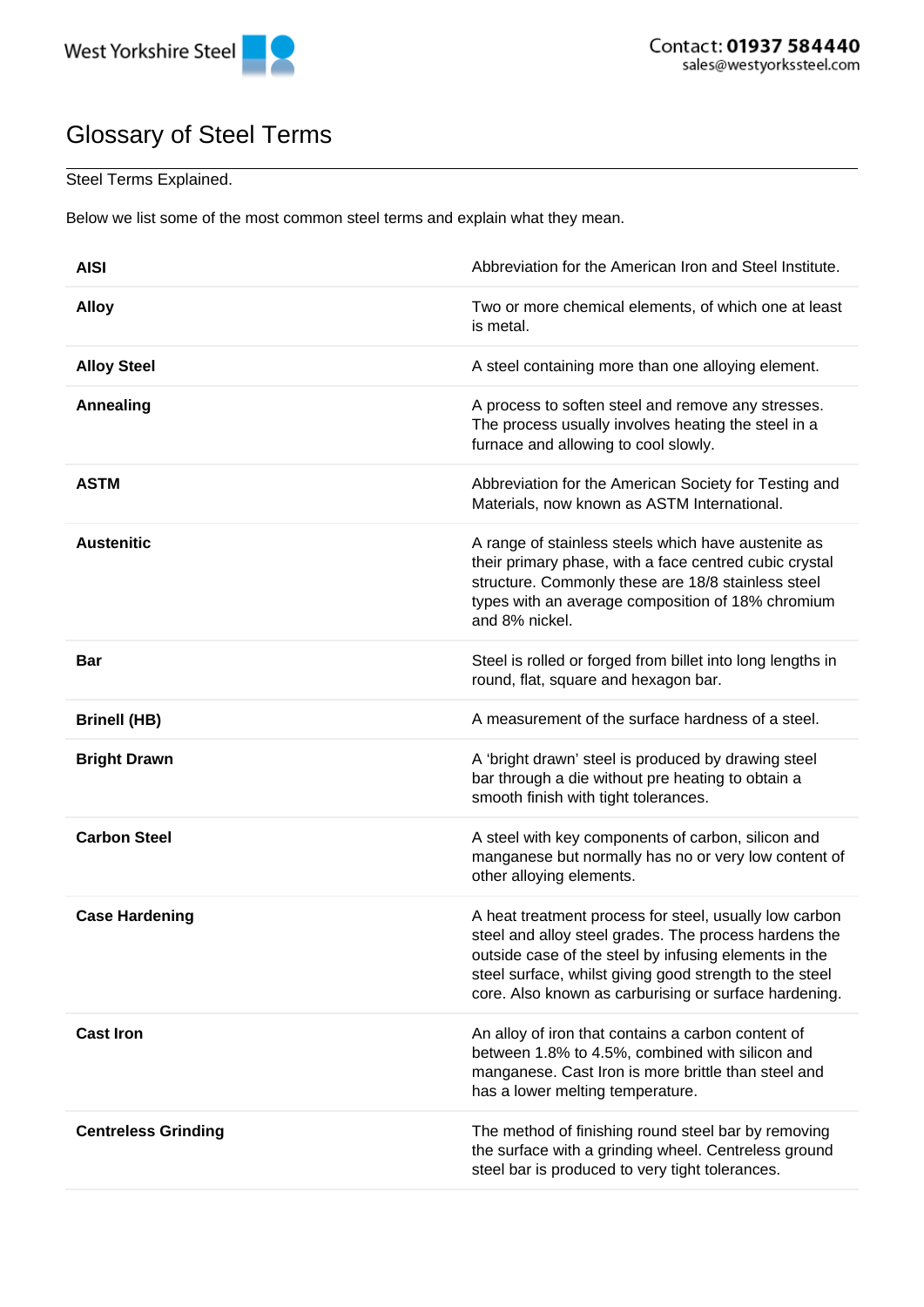| <b>Charpy Test</b>          | A charpy test measures the amount of energy<br>absorbed by a steel during fracture.                                                                                                                                                                                            |
|-----------------------------|--------------------------------------------------------------------------------------------------------------------------------------------------------------------------------------------------------------------------------------------------------------------------------|
| <b>Creep</b>                | A metal failure caused by elongation due to<br>continuous stress.                                                                                                                                                                                                              |
| <b>DIN Standards</b>        | Commonly referring to DIN steel specifications<br>introduced by Deutsches Institut für Normung in<br>Germany. DIN steel standards are combination of<br>letters and numbers.                                                                                                   |
| <b>Duplex</b>               | Duplex is a stainless steel with an austenitic ferritic<br>chromium, nickel, molybdenum composition. Duplex<br>combines improved resistance to stress corrosion<br>cracking, pitting, crevice corrosion and offers high<br>strength when compared with other stainless alloys. |
| <b>Electric Arc Furnace</b> | A steel furnace that uses an electric arc to generate<br>heat. After melting the steel is commonly cast into<br>blooms, slabs or billets.                                                                                                                                      |
| <b>Ferrous</b>              | Any steel, metal or alloy which is primarily made up of<br>iron.                                                                                                                                                                                                               |
| <b>Fatigue</b>              | Progressive and structural damage which occurs<br>when a steel is subjected to repeated cyclic stressing<br>or loading.                                                                                                                                                        |
| <b>Flame Cutting</b>        | A process used to cut carbon steel plate using an oxy-<br>fuel gas flame.                                                                                                                                                                                                      |
| <b>Forging</b>              | A process of shaping or forming steel by using<br>compressive forces such as hammering, upsetting,<br>rolling or pressing.                                                                                                                                                     |
| Grade                       | The name and designation of a steel defined by its<br>composition and properties.                                                                                                                                                                                              |
| Hardening                   | A process used to increase the hardness of steel. The<br>process usually requires heating, quenching,<br>tempering and cooling.                                                                                                                                                |
| <b>Hardness</b>             | The hardness of a steel is measured by its ability to<br>resist surface penetration. Common measurements of<br>hardness include Rockwell, Brinell and Vickers.                                                                                                                 |
| <b>Heat Treatment</b>       | A process to change the mechanical properties of a<br>steel. Typical heat treatment processes are hardening,<br>annealing, normalising and nitriding.                                                                                                                          |
| <b>High Carbon Steel</b>    | Usually a steel suited to heat treatment with a<br>minimum of 0.5% carbon content.                                                                                                                                                                                             |
| <b>High Speed Steel</b>     | High Speed Steel has more advantages to the                                                                                                                                                                                                                                    |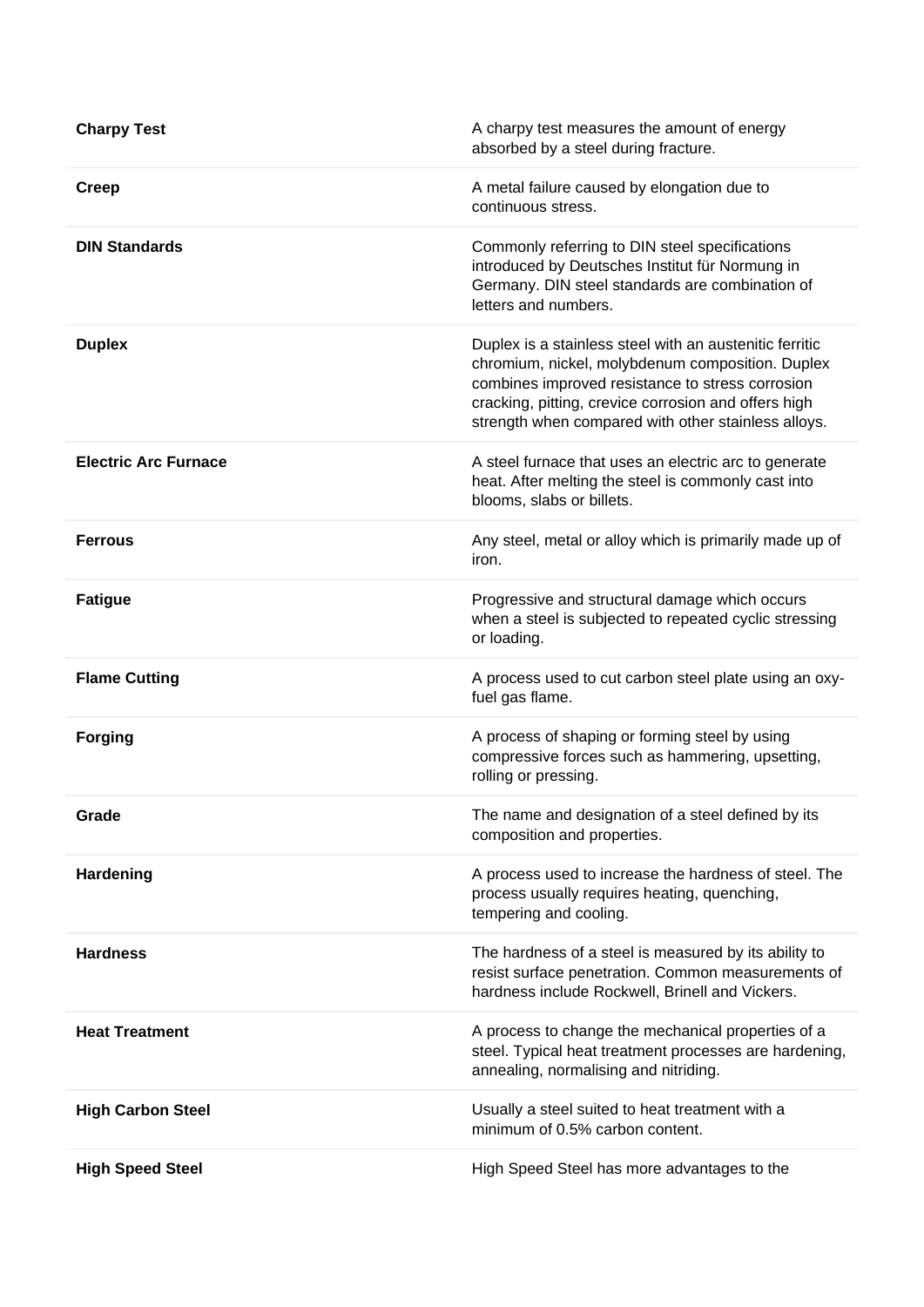|                                | standard tool steel grades offering high hardness at<br>temperature and high wear resistance.                                                                                                                                                                                      |
|--------------------------------|------------------------------------------------------------------------------------------------------------------------------------------------------------------------------------------------------------------------------------------------------------------------------------|
| <b>Impact</b>                  | Impact testing measures energy absorption by<br>fracturing a steel test bar at high velocity.                                                                                                                                                                                      |
| <b>Lumsden Grinding</b>        | The method of finishing steel plate by removing the<br>surface with a reciprocating or rotary grinding<br>machine.                                                                                                                                                                 |
| <b>Manganese Steel</b>         | Commonly referring to the 11% to 14% manganese<br>steel plate. A work hardening steel that becomes<br>increasingly hard when the surface is subject to<br>repeated abrasion or impact.                                                                                             |
| <b>Martensitic</b>             | A range of stainless steel grades which are magnetic<br>and can be hardened and tempered.                                                                                                                                                                                          |
| <b>Mechanical Properties</b>   | Steels can achieve different measurements of<br>strength, toughness and hardness, dependent on<br>composition and heat treatment - commonly known as<br>the mechanical properties of steel.                                                                                        |
| <b>Meehanite</b>               | A continuous cast iron type material.                                                                                                                                                                                                                                              |
| <b>Modulus of Elasticity</b>   | A measurement of the resistance of a steel to be<br>deformed elastically and how it will restore it to its<br>original shape after distortion.                                                                                                                                     |
| <b>Non Ferrous Metal</b>       | A metal or alloy that has no iron content.                                                                                                                                                                                                                                         |
| Normalising                    | A heat treatment process to remove stresses from<br>steel, often used after flame cutting of higher carbon<br>steel grades. The steel is heated and held at a<br>temperature above its upper critical limit for a<br>designated amount of time and then allowed to cool in<br>air. |
| <b>Oxidation</b>               | When a steel is exposed to oxygen, commonly<br>atmospheric conditions it may oxidise giving the<br>surface a stain, discolouration or rust.                                                                                                                                        |
| <b>Physical Properties</b>     | Relating to the physics of a steel rather than<br>mechanical properties, usually include such properties<br>as density, coefficient of thermal expansion and<br>electrical conductivity.                                                                                           |
| <b>Plasma Cutting</b>          | A process used to cut stainless steel plate using a<br>plasma torch. An inert gas is blown at high speed<br>through a nozzle forming an electrical arc which forms<br>a hot plasma for penetrating and cutting.                                                                    |
| <b>Precipitation Hardening</b> | Commonly a heat treatment process for certain types<br>of stainless steel, in which a constituent precipitates                                                                                                                                                                     |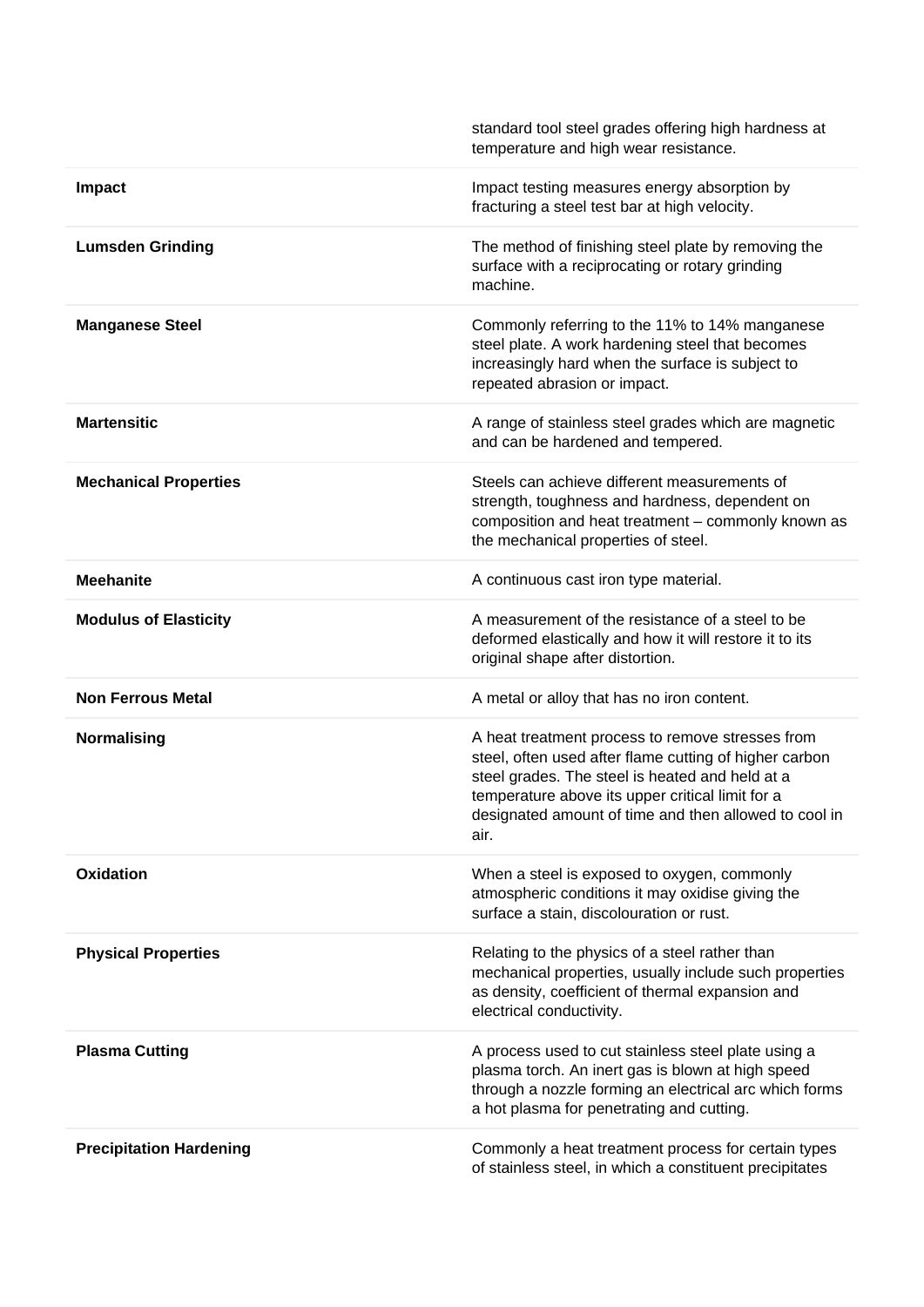|                                     | from a supersaturated solid solution. Also known as<br>age hardening.                                                                                                                                                                                                                             |
|-------------------------------------|---------------------------------------------------------------------------------------------------------------------------------------------------------------------------------------------------------------------------------------------------------------------------------------------------|
| <b>Precision Grinding</b>           | The method of finishing steel plate by removing the<br>surface with a surface grinding machine, to achieve<br>tight tolerances.                                                                                                                                                                   |
| Quenching                           | A heat treatment term where a steel is rapidly cooled<br>after heating (common cooling mediums include oil,<br>water and air)                                                                                                                                                                     |
| <b>Rockwell</b>                     | A measurement of the surface hardness of a steel.                                                                                                                                                                                                                                                 |
| <b>Spheroidal Graphite Iron</b>     | A ductile cast iron, commonly known as S G Iron.                                                                                                                                                                                                                                                  |
| <b>Spring Steel</b>                 | A medium to high carbon steel or an alloy or stainless<br>steel which, when heat treated, has a high yield<br>strength.                                                                                                                                                                           |
| <b>Stainless Steel</b>              | Highly alloyed steel grades giving good resistance to<br>corrosion and oxidation.                                                                                                                                                                                                                 |
| <b>Steel</b>                        | An iron based alloy containing various quantities of<br>carbon, silicon, manganese and other elements.                                                                                                                                                                                            |
| <b>Steel Analysis</b>               | The chemical composition and make up of a steel<br>specification.                                                                                                                                                                                                                                 |
| <b>Steel Elements</b>               | A steel element is a pure chemical substance defined<br>by its atomic number (the number of protons in its<br>nucleus).                                                                                                                                                                           |
| <b>Tempering</b>                    | A heat treatment term where a steel is re heated to a<br>desired temperature after quenching and allowed to<br>cool to give the required hardness or mechanical<br>properties.                                                                                                                    |
| <b>Tensile Strength</b>             | A measurement of the maximum load per unit a steel<br>test piece will achieve before fracturing.                                                                                                                                                                                                  |
| Tolerances (of steel bar and plate) | The tolerance is the permissible limits or limits of<br>variation from a specified dimension.                                                                                                                                                                                                     |
| <b>Tool Steel</b>                   | Commonly steels that are suitable for heat treatment<br>to a high hardness, which offer good tooling<br>characteristics such as abrasion resistance and ability<br>to hold a cutting edge. Tool steel types include cold<br>work tool steel, hot work tool steel and plastic mould<br>tool steel. |
| <b>Tool Steel Brand Names</b>       | Commonly referring to tool steel producers of old who<br>give a steel specification its own company brand<br>name.                                                                                                                                                                                |